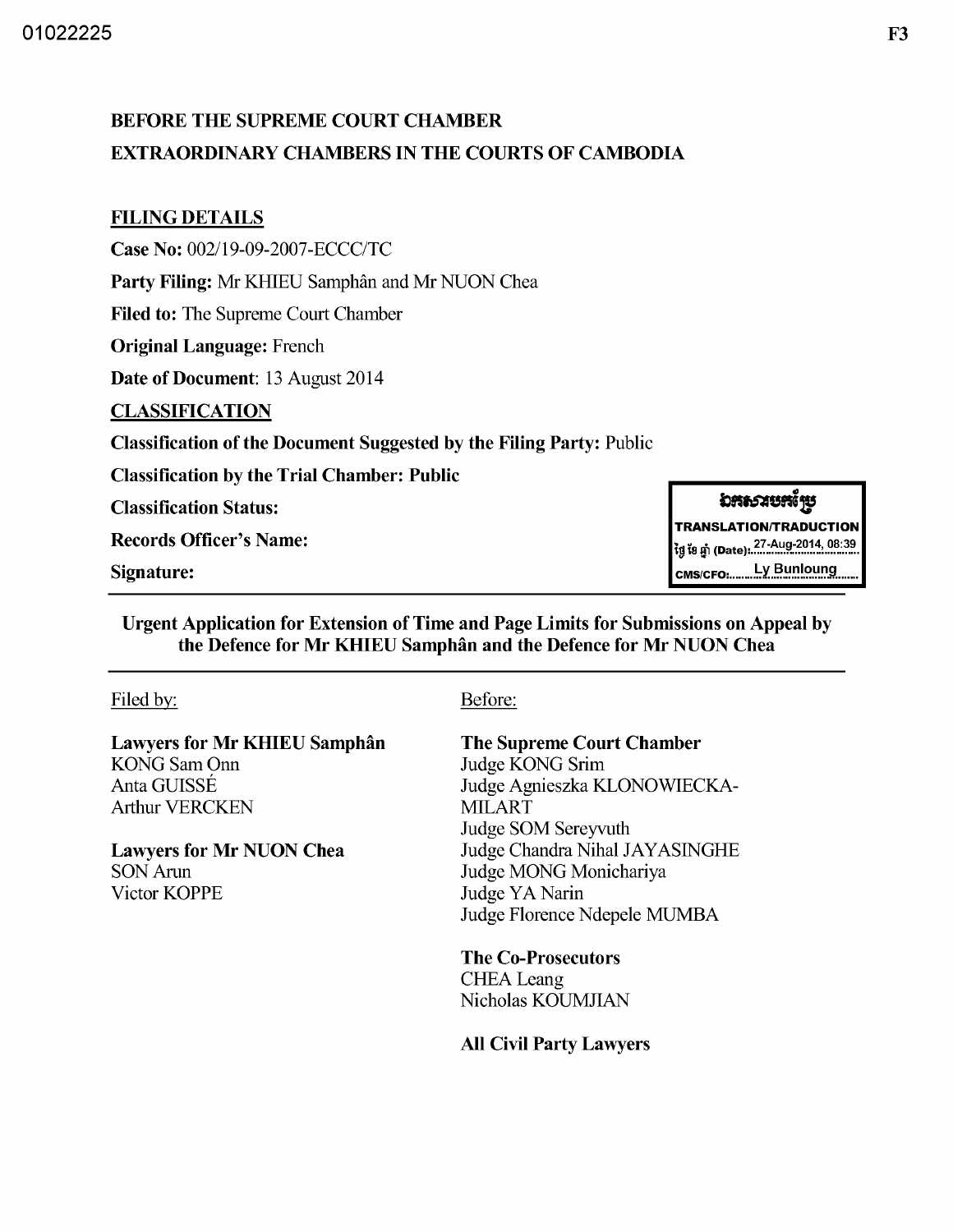### **MAY IT PLEASE THE SUPREME COURT CHAMBER**

l. On 7 August 2014, the Trial Chamber delivered its judgement in Case 002/01, finding Mr KHIEU Samphân and Mr NUON Chea guilty of crimes against humanity and sentenced them to life imprisonment.<sup>1</sup> On the same day, the parties were notified of the written judgement in all three working languages of the ECCC.<sup>2</sup>

2. The Defence for Mr KHIEU Samphân and the Defence for Mr NUON Chea (the "Defence"), who intend to appeal the judgement,<sup>3</sup> hereby request, pursuant to the applicable legal instruments, an extension of time to file their notices of appeal and their appeal briefs, in addition to an extension of the page limit of these filings.

### **I. Applicable law on the filing of notices of appeal and appeal briefs**

3. According to Rule 105(3) of the ECCC Internal Rules (the "Internal Rules"):

*A party wishing to appeal a judgment shall file a notice of appeal setting forth the grounds. The notice shall, in respect of each ground of appeal, specify the alleged errors of law invalidating the* decision and alleged errors of fact which occasioned a miscarriage of justice. The appellant shall subsequently file an appeal brief setting out the arguments and authorities in support of each of the *grounds (...).* 

### 4. The time limits are set forth in Internal Rule 107(4):

*Notice of appeal against a judgment of the Trial Chamber, as provided in Rule 105(3), shall be filed within 30 (thirty) days of the date of pronouncement of the judgment or its notification, as appropriate. The appeal brief shall be filed within 60 (sixty) days of the date of filing the notice of appeal.* 

5. Internal Rule 39(1) stipulates that all time limits set out in the applicable laws, the Internal Rules, the applicable Practice Directions and, where appropriate, by decision of the judges, must be respected. However, Internal Rule 39(4) specifies that the Chambers may, at the request of the concerned party or on their own motion extend any time limits.

Transcript of the Hearing of 7 August 2014, E1/241.1.

 $2^2$  Case 002/01 Judgement, 7 August 2014, E313 (the "Judgement").

 $3$  Rule 104 et seq. of the Internal Rules.

Urgent application for extension of time and page limits for submissions on appeal by the Defence for Mr KHIEU Samphân and the Defence for Mr NUON Chea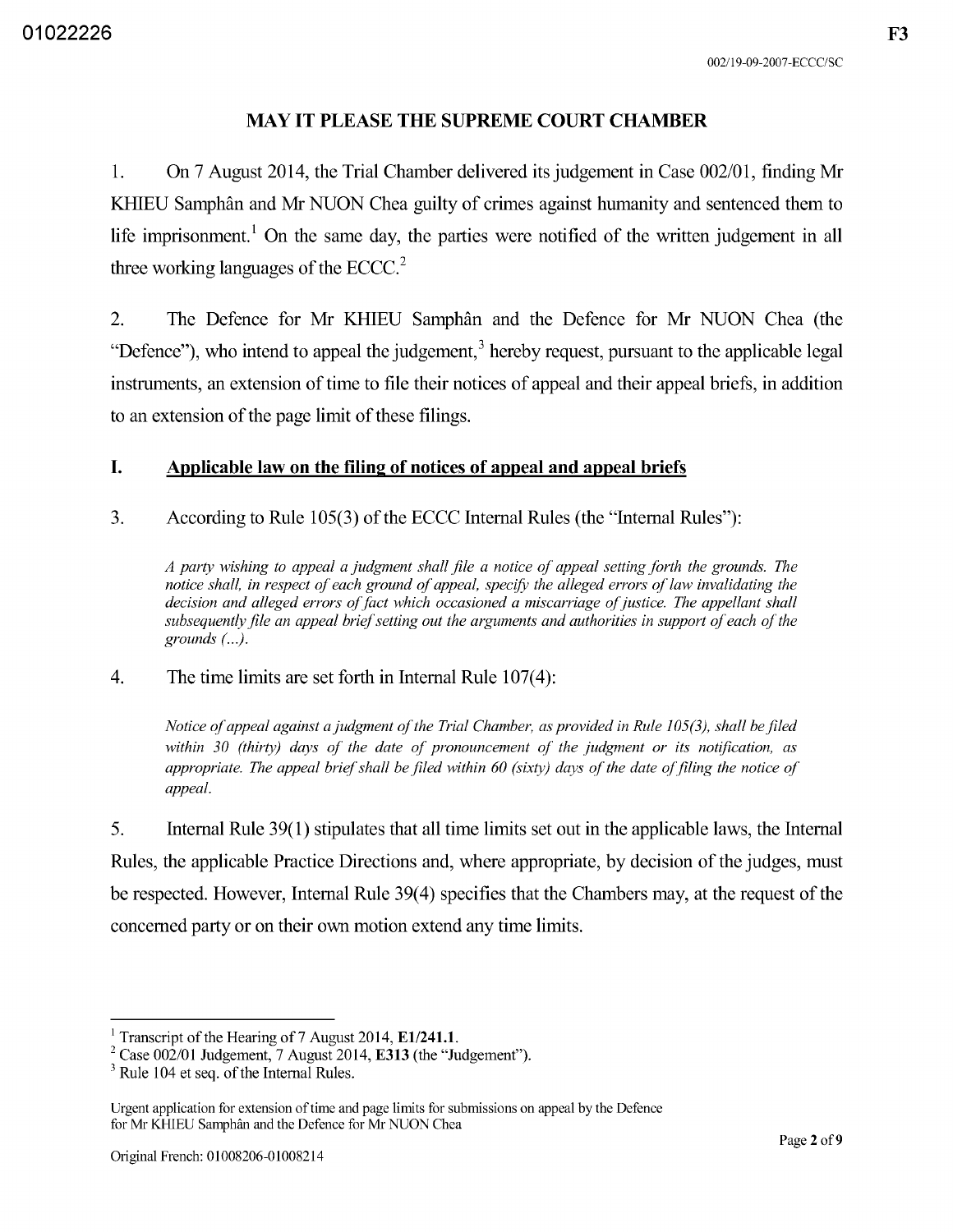6. The point at which time limits begin to run is governed by article 8.5 of the Practice Direction on Filing of Documents before the ECCC (the "Practice Direction"):

*Except as otherwise directed by the Co-Investigating Judges or a Chamber of the ECCC, time limits*  commence on the first calendar day following the day of service of the Notification of the document in Khmer and one other official language of the ECCC. Exceptionally, the Co-Investigating Judges *or a Chamber may decide that the time limits commence on the first calendar day following the day offiling in all three languages.* 

7. The official working languages of the ECCC are Khmer, English and French.<sup>4</sup> According to Article 7 of the Practice Direction, *"[aJll documents shall be filed in Khmer as well as in English or French."* 

8. According to Article 5.2 of the Practice Direction, a document filed to the Supreme Court Chamber of the ECCC *"shall not exceed 30 pages in English or French or 60 pages in Khmer".*  Article 5.4 specifies that the judges *"may, at the request of a participant, extend the page limit in exceptional circumstances".* 

# **II. Importance of this request**

9. An appeal is the sole avenue of recourse against the judgement of 7 August 2014. Indeed, "[ *dJ ecisions of the [Supreme Court] Chamber are final, and shall not be sent back to the Trial Chamber".* <sup>5</sup>

10. While the appeal phase is comprised of several procedural steps (notice of appeal, appeal brief, $^6$  possible responses and/or replies, $^7$  pleadings $^8$ ), the first of these steps (notice of appeal) is decisive.

11. Indeed, the notice of appeal must set out each ground of appeal, whether it is one of law or of fact. The grounds of appeal, so identified and set out, are then articulated in the appeal brief *("setting out the arguments and authorities in support of each of the grounds")*<sup>9</sup>.

<sup>4</sup> Article 45 new of the Law on the Establishment of the ECCC.

 $<sup>5</sup>$  Rule 104(3) of the Internal Rules.</sup>

 $6$  Rule 105(3) of the Internal Rules.

 $7$  Articles  $8.\overline{3}$  and  $8.4$  of the Practice Direction.

<sup>&</sup>lt;sup>8</sup> Rule 109 of the Internal Rules.

Urgent application for extension of time and page limits for submissions on appeal by the Defence for Mr KHIEU Samphân and the Defence for Mr NUON Chea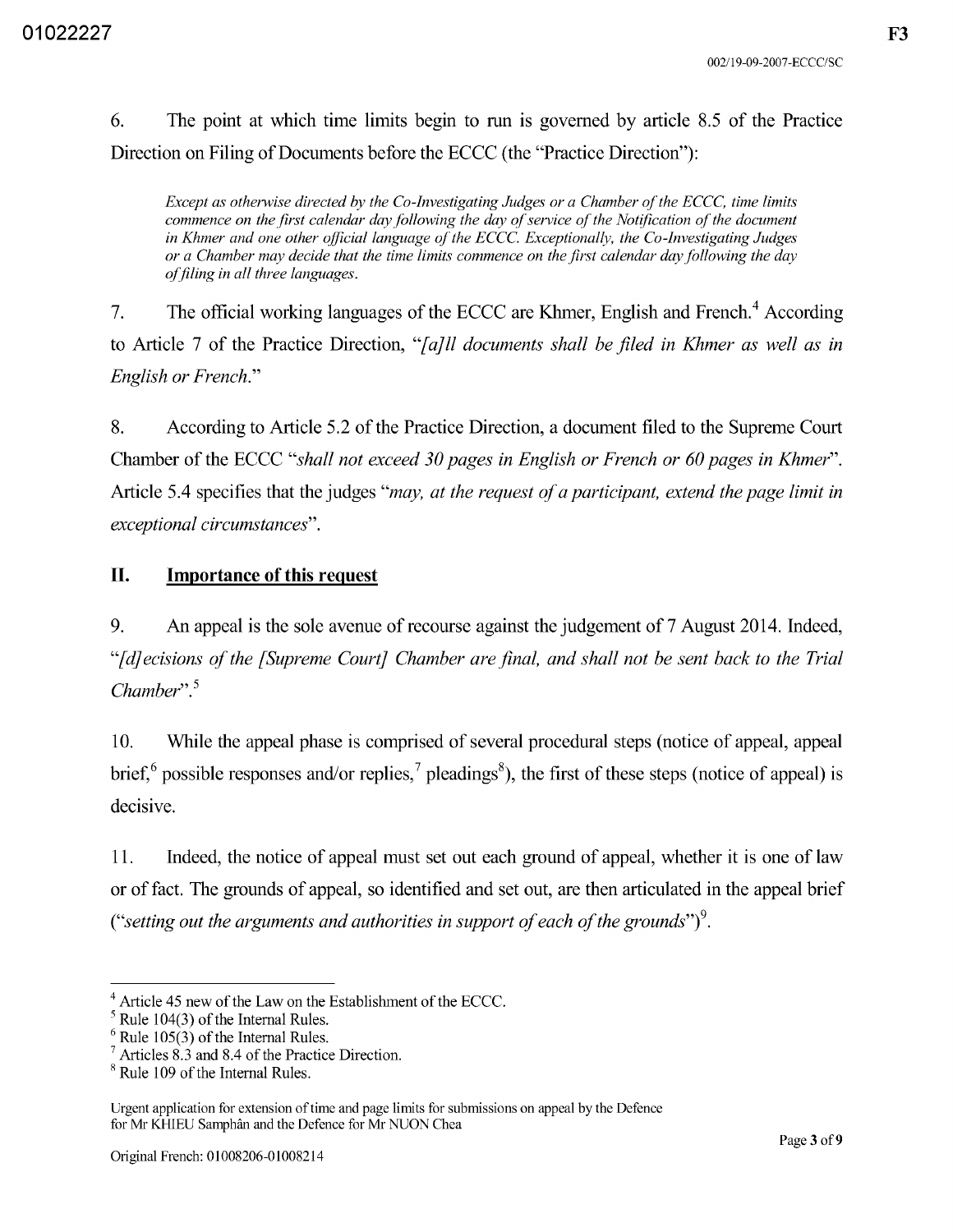12. Unlike other international tribunals,  $\frac{10}{10}$  there is no provision in any of the legal instruments that are applicable before the ECCC which allows for an amendment of the grounds of appeal initially set forth in the notice of appeal.

l3. Moreover, the Internal Rules states that "[t] *he parties may not raise any matters of fact or law during a hearing that were not previously set out in their submissions on appeal.*<sup>111</sup>

14. Above all, it is clearly stated that *"the scope of the appeal shall be limited to the issues raised in the notice"12* [of appeal].

15. As such, a ground of appeal that is not identified and set forth in the notice of appeal cannot be raised at a later stage and, *a fortiori,* cannot be considered by the Supreme Court Chamber, whose decisions are final. Therefore, the notice of appeal must be exhaustive.

16. It is clear that the notice of appeal is a critical process which justifies the Supreme Court in extending the time limits and the number of pages for both the notice of appeal and the ensuing appeal brief. This process is all the more important because the Trial Chamber has found Mr KHIEU Samphân and Mr NUON Chea guilty of all the charges against them in Case 002/01 and sentenced to life imprisonment, the heaviest possible sentence.

# **III. Justification of the extension of the time and page limits of the notice of appeal and appeal brief**

17. It is quite clear that in the particular case of an appeal against judgement, the prescribed time limits (30 days and then 60 days) and the page limits of the notice of appeal and appeal brief (30 pages per document) are insufficient.

18. It should be noted that before the other international criminal tribunals, an appellant has 30 days<sup>13</sup> to file a notice of appeal, and  $75^{14}$  or even  $90^{15}$  days to file a 100-page<sup>16</sup> appeal brief

 $9^9$  Rule 105(3) of the Internal Rules (emphasis added).

<sup>&</sup>lt;sup>10</sup> Rule 108 of the Rules of Procedure and Evidence ("RPE") of the ICTR and the ICTY; Regulation 61 of the ICC Regulations of the Court; Rule l77(C) of the RPE of the STL.

 $11$  Rule 109(6) of the Internal Rules.

<sup>&</sup>lt;sup>12</sup> Rule 110(1) of the Internal Rules (emphasis added).

<sup>&</sup>lt;sup>13</sup> Rule 108 of the RPE of the ICTR and the ICTY; Rule 150 of the RPE of the ICC; Rule 177(A) of the RPE of the STL.

Urgent application for extension of time and page limits for submissions on appeal by the Defence for Mr KHIEU Samphân and the Defence for Mr NUON Chea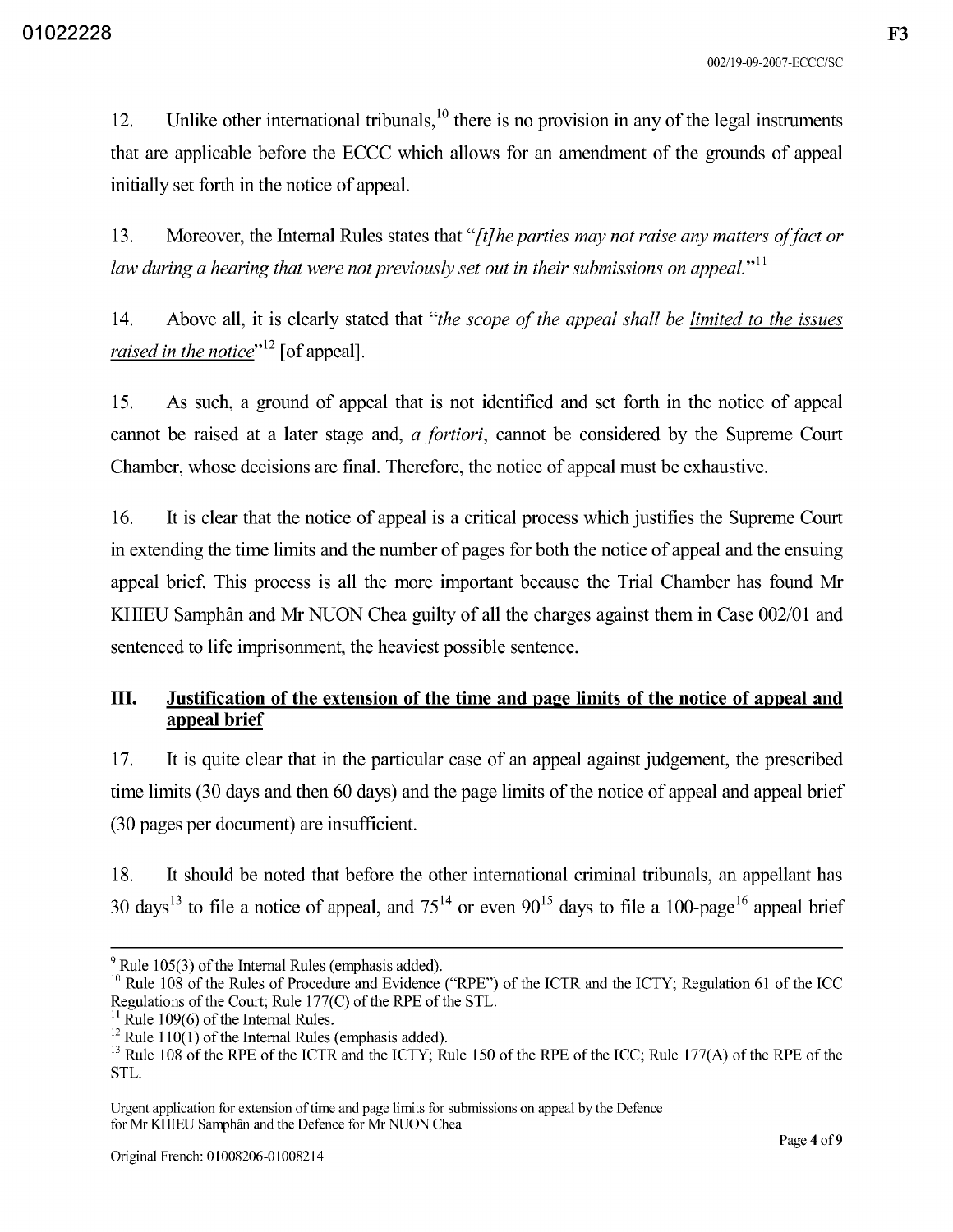(with the possibility of amending the grounds of appeal). Furthermore, these filings may be made in only one language.

19. This last clarification is crucially important because the compulsory filing of submissions in two working languages before the ECCC results in further shortening the time limits as the documents have to be translated before they are submitted. Accordingly, it will take approximately 6 working days (not including weekends) to translate a 30-page French document into another language. Meanwhile, it will take 20 working days (that is 4 weeks) to translate a 100-page document. It is also important to emphasize that the complexity of drafting an appeal brief entails amendments and additions up to the end of the time limit, which does not therefore allow for translation of the brief while it is being drafted.

20. Accordingly, even without dealing with the arguments that may be made before the ECCC on the basis of the specific need to deduct the time for translation from the time limits as indicated above, the Appeals Chambers of the international tribunals, on considering the particular circumstances of each case, allow extensions of time and page limits of filings where they find that it is in the interest of justice to ensure that the appellants are afforded sufficient time and/or page limits "to prepare meaningful notices of appeal"<sup>18</sup> and/or "meaningful appeal" *briefs.*"<sup>19</sup>

 $14$  Rule 111 of the RPE of the ICTR and the ICTY; Rule 182(A) of the RPE of the STL.

 $15$  Regulation 58 of the ICC Regulations of the Court.

<sup>&</sup>lt;sup>16</sup> Regulation 58 of the ICC Regulations of the Court; C) 1. (a) of the Practice Direction on the Length of Briefs and Motions on Appeal (ICTR); I. C) l. (a) of the Practice Direction on the Length of Briefs and Motions (ICTy); Article 5( 1) of the Practice Direction on Filing of Documents Before the STL (before the ICTR, the ICTY and the STL, the limit is 30,000 words, or approximately 100 pages).

 $17$  Based on an average of 5 pages per day when the Interpretation and Translation Unit's is not overworked.

<sup>18</sup>*Prosecutor v. Stanisic and Zupljanin,* IT-08-9l-A, *Decision on Joint De/ence Motion Seeking Extension of Time to File Notice of Appeal,* 16 April 2013 *("Stanisic and Zupljanin* Decision of April 20l3"), p. 2; *Prosecutor v. Dordevic,* IT-05-87/l-A, Decision on Vlastimir Dordevic's Motion for an Extension of Time to File a Notice of Appeal, 16 March 2011 *("Dordevic* Decision"), p. 2.

<sup>19</sup>*Prosecutor v. Stanisic and Simatovic,* IT -03-69-A, *Decision on Stanisic's Urgent Request/or Extension of Word Limit,* 31 October 2013 *("Stanisic and Simatovic* Decision"), p. 3; *Prosecutor v. Stanisic and Zupljanin,* IT-08-9l-A, *Decision on Mico Stanisic and Stojan Zupljanin's Motions Seeking Variation of Time and Word Limits to File Appeal Briefs,* 4 June 2013 *("Stanisic and Zupljanin* Decision of June 20l3"), p. 2 and p. 4; *Prosecutor v. Tolimir,*  IT-05-88/2-A, *Decision on Motion for Setting a Time Limit for Filing an Appelant's Brief and for an Extension of Word Limit,* 17 May 2013 *("Tolimir* Decision"), p. 3; *Prosecutor v. Dordevic,* IT-05-87/l-A, Judgement, 27 January 2014, Annex A - *Procedural History,* para. 3, p. 414.

Urgent application for extension of time and page limits for submissions on appeal by the Defence for Mr KHIEU Samphân and the Defence for Mr NUON Chea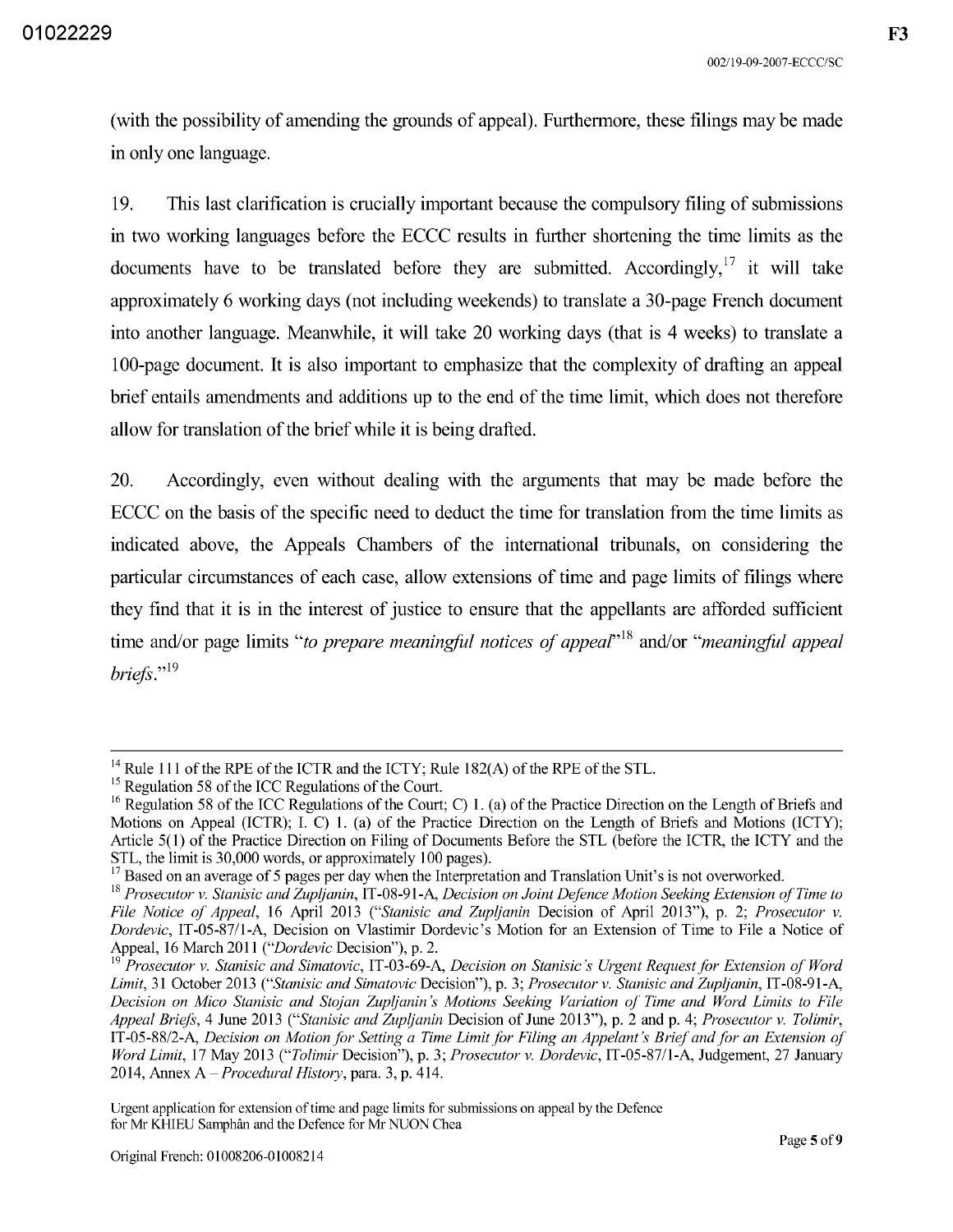2l. That is justified, in view of the size and complexity of the case (number of testimonies, documentary evidence, decisions rendered...),<sup>20</sup> the length and complexity of the judgement<sup>21</sup> and/or the nature and extent of the grounds of appeal. 22 Accordingly, in *Lubanga,* the ICC Appeals Chamber found that *"in light of the fact that this is the first appeal directed against a decision under article* 74 *of the Statute, which might raise complex and novel issues, and the length of the Conviction Decision, there are 'exceptional circumstances'* [...] *that justify the extension of the page limit for Mr Lubanga's document in support of the appeal.*<sup>23</sup>

22. Before the ECCC, the Supreme Court Chamber has generated only a very small volume of case law. In fact, the judges of the Supreme Court Chamber have so far heard only one appeal against judgement (in *Duch)* and only a handful of immediate appeals (in the present case). Indeed, this is the ECCC's second case and there is no provision for interlocutory appeals before the ECCC (there are only four possible grounds for immediate appeals). $^{24}$ 

23. Nevertheless, the Supreme Court has already granted extensions of prescribed limits. In this case, the Supreme Court has granted them in immediate appeals on account of the complexity of the legal and factual issues raised,<sup>25</sup> or of *"the length, complexity and importance of the issues arising.*<sup>26</sup> Thus, in *Duch*, the Supreme Court granted the Defence a 30-day extension of the time for filing its appeal brief on account of the size and complexity of the case, *"the number of novel pronouncements on questions of fact and law"* by the Trial Chamber and the *"novelty of [the] case"*, and the recent appointment of a second counsel.<sup>27</sup> Furthermore, the

*<sup>20</sup> Karemera and Ngirumpatse v. The Prosecutor,* ICTR-98-44-A, *Decision on Motionsfor Extension of Timefor the Filing of Appeal Submissions,* 17 February 2012 *("Karemera* Decision"), para. 9.

<sup>21</sup>*Stanisic and Simatovic* Decision, p. 3; *Stanisic and Zupljanin* Decision of June 2013, p. 2 and p. 4; *Tolimir*  Decision, p. 3 and p. 4; *Stanisic and Zupljanin* Decision of June 2013, p. 2-3; *Karemera* Decision, para. 9; *Dordevic*  Decision, p. 2.

*<sup>22</sup> Stanisic and Simatovic* Decision, p. 3.

*<sup>23</sup> The Procureur v. Lubanga,* ICC-0l/04-0l/06 *AS,* Decision on Mr Lubanga's Request for an Extension of the Page Limit, 28 November 2012, para. 5. It bears noting that the extension of the page limit concerned the appeal brief relating to the Conviction Decision only. Briefs on the sentence and victims reparations were filed separately. <sup>24</sup> Rule 104(4) of the Internal Rules.

<sup>&</sup>lt;sup>25</sup> Decision on Co-prosecutors' Request for Extension of Time to Respond to NUON Chea's Immediate Appeal under *Internal Rule 104* (4) *(D),* 18 October 2011, E116/1/2/l, para. 6.

<sup>&</sup>lt;sup>26</sup> Decision on Request by Co-Lawyers for KHIEU Samphan for Extension of Time to Respond to Co-Prosecutors' Immediate Appeal of Decision Concerning the Scope of Trial in Case 002/01, E163/5/1/2/l, 20 November 2012, para. 7.

*<sup>27</sup> Duch* Case, Decision on Request of the Co-Lawyers for Kaing Guek Eav, *alias* Duch, to Extend the Time Limit

Urgent application for extension of time and page limits for submissions on appeal by the Defence for Mr KHIEU Samphân and the Defence for Mr NUON Chea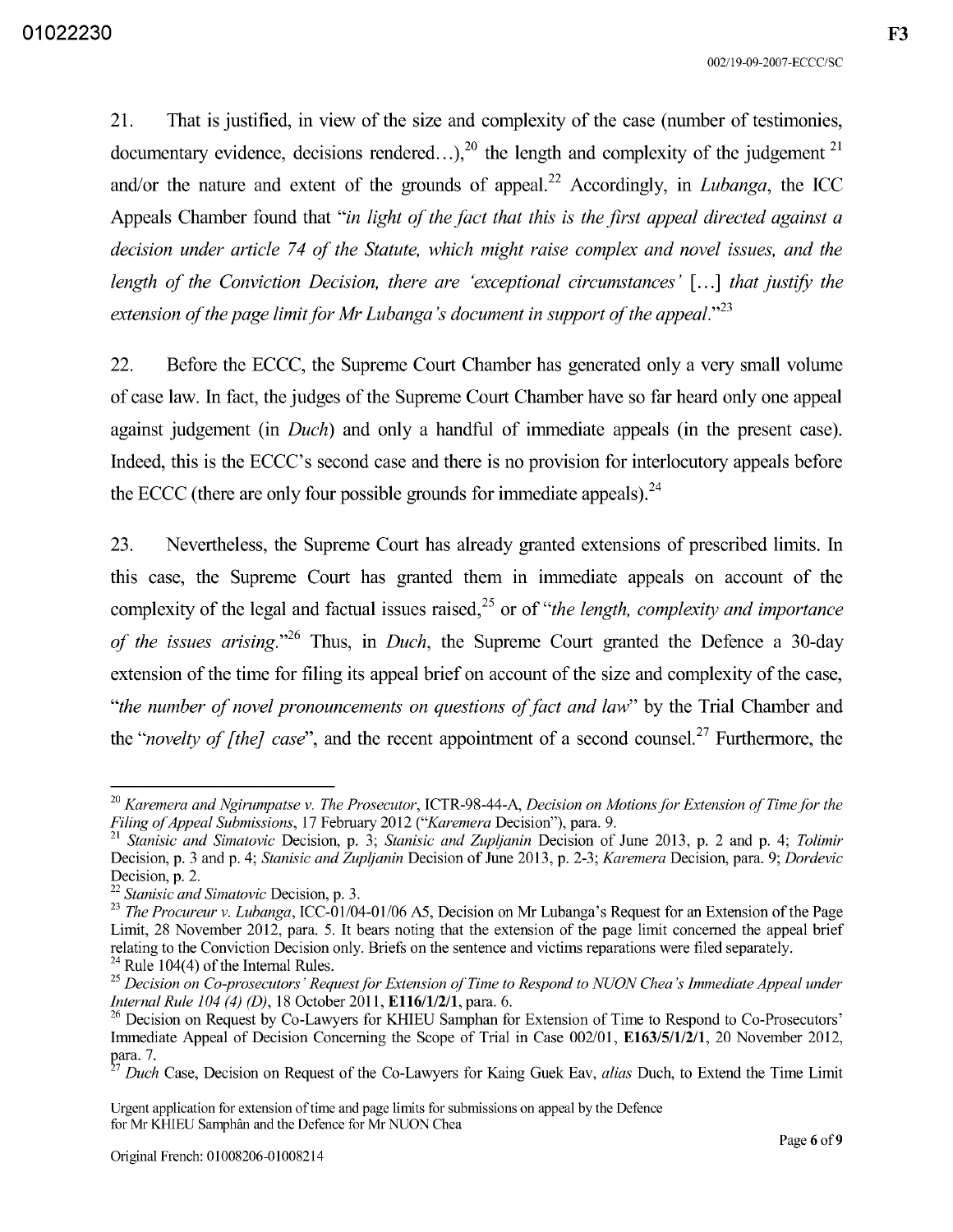Supreme Court also allowed the Co-Prosecutors to develop three grounds of appeal in a 65-page brief in English. 28

24. It is worth noting that in *Duch,* the Co-Prosecutors raised three grounds of appeal (sentence, cumulative convictions and crime of enslavement),  $2<sup>9</sup>$  while the Defence only raised two (personal jurisdiction and sentence). 30 Consequently, the Supreme Court Chamber has not yet ruled on any of the issues of which it will probably be seised in Case *002/0l.* 

25. However, the ECCC, being mandated to try crimes committed between 1975 and 1979 while the Supreme Court Chamber has yet to rule on all jurisdictional issues and on the issue of the contemporaneous definition of the crimes or modes of responsibility in this case, nor even on the principles of admissibility and assessment of evidence in a hybrid judicial system, there is no doubt that many complex issues will be raised for the first time in the appeal against the 7 August 2014 judgement.31 In fact, the legal issues and number of factual allegations in Case *002/01*  cannot be compared with those in *Duch.* 

26. Similarly, the severance of Case 002 has raised novel and complex issues regarding, *inter alia*, the divisibility of the case and the findings of individual personal responsibility.<sup>32</sup>

27. Furthermore, in view of the length of the judgement (777 pages in French, 981 pages in Khmer, not including annexes, 3,298 footnotes) and the size of the trial record (92 testimonies.<sup>33</sup> 237 hearing days,  $3^4$  5,824 pieces of documentary evidence,  $3^5$  more than 250 interlocutory

for Filing of an appeal Brief Against the Judgement of the Trial Chamber of 26 July 2010, 18 October 2010, F6/2, paras. 8 and 10.

<sup>&</sup>lt;sup>8</sup> Duch Case, Decision on Co-Prosecutors' Two Applications for Extension of Page Limit for their Appeal Brief, 18 October 2010, FS/2, paras. 5 to 8.

*<sup>29</sup> Duch* Case, Co-Prosecutors' Appeal Against the Judgement of the Trial Chamber in the Case of Kaing Guek Eav *alias* Duch, 18 October 2010, **FlO** (the French translation of this brief is 75 pages).

*<sup>30</sup> Duch* Case, Appeal Brief by the Co-Lawyers for Kaing Guek Eav *alias* "Duch" Against the Trial Chamber Judgement of26 July 2010, 18 November 2010, F14.

<sup>&</sup>lt;sup>31</sup> Specifically because of the absence of an interlocutory appeals mechanism. See for example: Dissenting Opinion of Judges KLONOWIECKA-MILART and JAYASINGHE, 20 March 2012, E51/15/1/2.1, para. 5.

*<sup>32</sup> Decision on KHIEU Samphan* 's *Immediate Appeal Against the Trial Chamber's Decision on Additional Severance of Case 002 and Scope of Case 002102,* 29 July 2014, E30l/9/l/l/3, paras. 77-85.

Judgement, para. 32.

<sup>&</sup>lt;sup>34</sup> Until the final day of closing arguments, 31 October 2013, E1/237.1.

<sup>35</sup> Judgement, para. 33.

Urgent application for extension of time and page limits for submissions on appeal by the Defence for Mr KHIEU Samphân and the Defence for Mr NUON Chea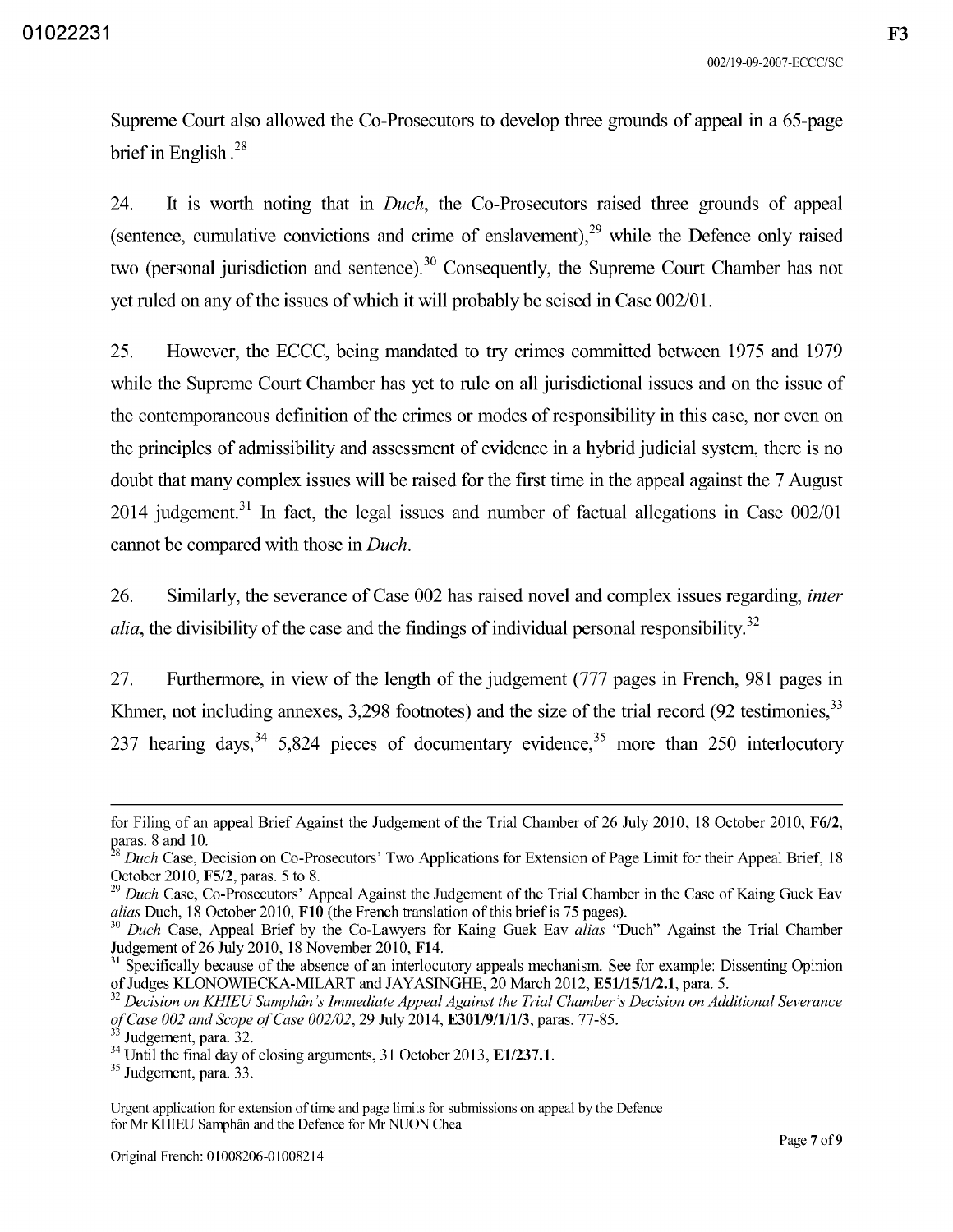$decisions<sup>36</sup>$ , the prescribed limits will not allow the Defence to prepare quality and meaningful submissions on appeal.

28. In this context, there are therefore exceptional circumstances and valid reasons that justify an extension of the prescribed time and page limits.

29. The Defence is very mindful of the fact that *"the quality and effectiveness of an appeal brief do not depend on its length, but on the clarity and cogency of the arguments presented.*<sup>37</sup>

30. Taking into account translation constraints, the importance of the notice of appeal (see part II *supra),* the size and complexity of the judgement and case file, the Defence submits that it is very reasonable that it be granted:

- a 74-day time limit to file a 50-page notice of appeal in French or in English and the required equivalent in Khmer (14 days being required for translation).<sup>38</sup> followed by

- a 117-day time limit to file a 150-page appeal brief in French or in English and the required equivalent in Khmer (42 days being required for translation).<sup>39</sup>

# FOR THESE REASONS

- 31. The Defence requests the Supreme Court Chamber to:
	- ALLOW the Defence to file a 50-page notice of appeal in French or in English and the required equivalent in Khmer within 74 days of the date of notification of the judgement in the three languages;
	- ALLOW the Defence to file a 150-page appeal brief in French or in English and the required equivalent in Khmer within 117 days of the date of filing of the notice of appeal.

 $36$  Transcript of the Trial Proceedings of 31 October 2013, E1/237.1, p. 74 L. 19-20, at about [14.11.55].

*<sup>37</sup> Stanisic and Simatovic* Decision, p. 2.

<sup>&</sup>lt;sup>38</sup> The translation into Khmer of a 50-page document will require approximately 10 working days, or 14 calendar days.

 $39$  The translation into Khmer of a 150-page document will require approximately 30 working days, or 42 calendar days.

Urgent application for extension of time and page limits for submissions on appeal by the Defence for Mr KHIEU Samphân and the Defence for Mr NUON Chea